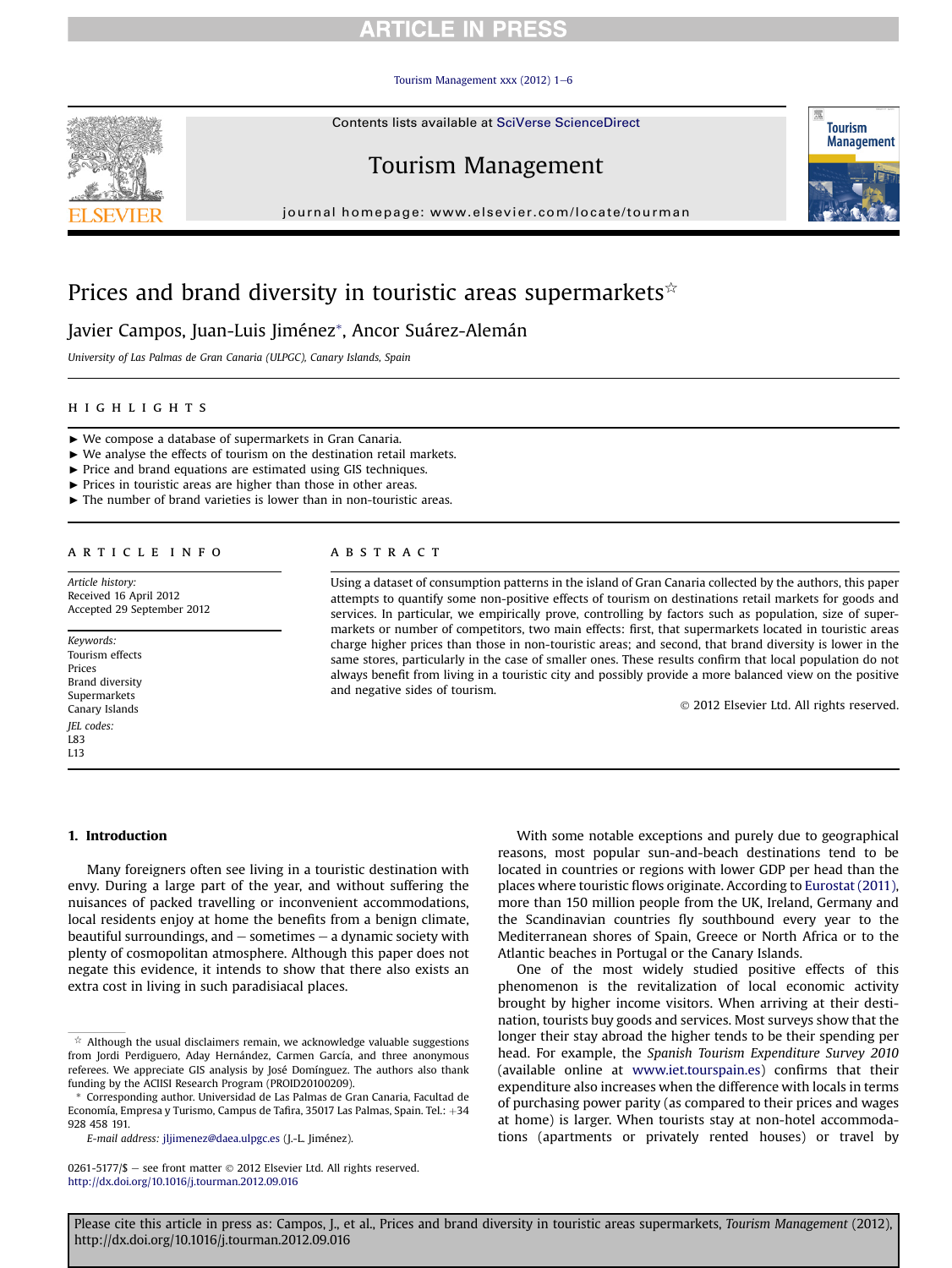## **RTICLE IN PRESS**

themselves (instead of booking holidays packages or all-inclusive programs) their spending at local stores is generally larger and more frequent.

Of course, managers and local retailers see this wealthier demand segment as an opportunity to make profits. Although some goods and services providers (crafts or souvenirs sellers, touristic restaurants and bars, etc.) may decide to specialize on this particular clientele, others (groceries, supermarkets, bookshops, etc.) will sell both to tourists and locals and, since price discrimination seems unfair (and barely legal), it can be expected that (large) tourism inflows on certain destination areas will induce  $-$  as a result of a simple income effect  $-$  higher (average) prices in most typical consumption baskets.

However, price is not the only decision variable that consumers care about. In horizontally differentiated markets most retailers offer a number of brand varieties for the same product in order to attract consumers with different tastes or preferences. Product differentiation is then supported with the help of advertising (either in place or via the media), attractive packaging or specific promotion policies and discounts. But all these resources have a weaker effect on tourists, whose command of local language is limited. Therefore, and particularly in smaller shops  $-$  where selling space is more valuable  $-$  we can expect that brand diversity in stores of touristic areas will be lower than in non-touristic ones.<sup>1</sup>

Are these expected negative effects relevant enough? Should they be included in any balanced review on the effects of tourism from now on? After a review of the related literature in Section 2, this paper addresses these two questions from an empirical viewpoint by providing evidence from a 2010 Canary Islands panel dataset. The example of the Canary Islands seems particularly appropriate to test the claims made in this paper because this archipelago, located 1500 km southwest of mainland Spain, receives regularly every year more than 12 million European visitors, whereas the local population is about 2.1 million. On average, the ratio visitors/locals is above 6, although in some touristic municipalities these figures are closer to  $10-12$  [\(ISTAC, 2010](#page--1-0)).

As explained in Section [3](#page--1-0), our source includes very detailed information on prices and brand varieties for a wide subset of commodities in a representative sample of all the supermarkets of the island of Gran Canaria. An additional relevant feature of our data is that stores have been exactly located using GIS techniques, which allows a precise (but flexible) definition of geographic markets in connection with the influence areas of touristic flows. We then estimate in Section [4](#page--1-0), several price and brand variety equations in order to test the impact of tourism on each supermarket according to its location (or not) within a touristic municipality. We control by the size of the local market, the size of the stores and the existence (or not) of nearby competitors. By using clustering techniques that take into account potential differences in variance among municipalities, we finally produce estimates that confirm our expected results, which are analysed and discussed in Section [5.](#page--1-0)

## 2. The impact of tourism on prices and brands: previous research

The existing literature on the negative impacts of tourism over the host community has traditionally classified them into three broad categories: environmental, social effects, and purely economic impacts. The first of these research lines is the most extensive (see for example, [Krippendorf, 1982;](#page--1-0) [Lindberg & Johnson,](#page--1-0) [1997](#page--1-0); [Mihalic, 2000;](#page--1-0) [Orams, 1995;](#page--1-0) [Romeril, 1989](#page--1-0), among others). It has mainly focused on the relationship between tourists and residents in terms of conflicting preferences over environmental conservation (see [Bujosa & Rosselló, 2007](#page--1-0)), or the alternative uses of existing natural resources [\(Concu & Atzeni, in press](#page--1-0)). The second category identifies the disruption of social relations (also [Lindberg](#page--1-0) [& Johnson, 1997;](#page--1-0) [Thyne, Lawson, & Todd, 2006](#page--1-0)), or the changes in residents' attitudes and perceptions about foreigners ([Butler, 1980](#page--1-0); [Diedrich & García-Buades, 2009](#page--1-0); [Lawson, Williams, Young, &](#page--1-0) [Cossens, 1998;](#page--1-0) [Mason & Cheyne, 2000](#page--1-0); [Ross, 1992](#page--1-0), among many others) as the main social negative impacts of tourism.

The third category of negative effects has been much less studied so far and, in particular, there are few studies on how the destination markets for goods and services are affected by touristic flows. [Harcombe \(1999\)](#page--1-0) and [Mason \(2008\),](#page--1-0) for example, follow a macroeconomic approach. They include as negative economic consequences of tourism both the opportunity costs for a society (of developing the tourism industry rather than other economic activities, with the subsequent risk associated to sectorial overdependence) and the tourism-driven inflation instability (caused by an extra and often fluctuating demand on local services), but do not quantify these effects.

Following a different approach, [Sharpley and Telfer \(2002\)](#page--1-0) develop a theoretical analysis of the consequences of tourism on prices. They show that tourism may result in demand-triggered inflation at destinations when visitors bring additional financial resources into host communities where the supply of goods and services is not fast enough to adapt to the new demand. [Sancho,](#page--1-0) [García, and Rozo \(2007\)](#page--1-0) also explicitly consider tourism as a source of inflation, not only for commodities and basic products, but also in housing and land prices.

From an empirical point of view, [Lawson et al. \(1998\)](#page--1-0) provide some evidence about the idea that tourism inflates the cost of living for locals. In their study for New Zealand, they find that price increases in touristic places may be so high that they even exclude some New Zealanders. [Horn and Simmons \(2002\)](#page--1-0) argue that in large cities benefited by tourism flows prices have fallen due to the building of large malls and shopping centres, but the opposite has happened in small communities. Another empirical study is [García](#page--1-0) [and Sancho \(2000\),](#page--1-0) who quantify how local population in four touristic Spanish regions perceived the causes of increased local prices. [Torres \(2003\)](#page--1-0) argues that tourists normally enjoy theirleisure activities in places with prices lower than their home-cities, and shows that their demand induces a price increase at destinations.

It is not easy to find other studies on the impact of tourism on other microeconomic market mechanisms (in terms, for example, of product differentiation, location, entry or consumption patterns). Similarly, none of the most widely cited empirical papers on pricing in supermarkets that consider different consumer groups make a special consideration for tourism. [Blinkey and Connor \(1998\),](#page--1-0) for example, shows that a lower concentration level implies cheaper prices when consumers' income is heterogeneous. [Aalto-Setälä](#page--1-0) [\(2002\)](#page--1-0) states that supermarket chains with larger market share enjoy higher mark-ups, whereas Griffi[th and Harmgart \(2008\)](#page--1-0) conclude that barriers to entry increase equilibrium prices, in both cases with two groups of consumers.

However, as explicitly pointed out by [Richards and Hamilton](#page--1-0) [\(2006\)](#page--1-0), it is quite clear that firms' marketing policies consider both price and variety as central elements. Although there are several other examples in this literature that explicitly consider the effect of brand diversity and prices for foreigners (see for example the recent survey by [Winsor, Mak, & Hsu, 2010\)](#page--1-0), there still exists a gap in the empirical literature that studies the negative economic

 $1$  Although it is beyond the scope of this work, a theoretical support for these ideas can be found on many papers that model rivalry in price and variety among supermarket retailers (see [Richards & Hamilton, 2006](#page--1-0), for example), which uses a nested constant elasticity of substitution framework. There are not specific examples for touristic supermarkets.